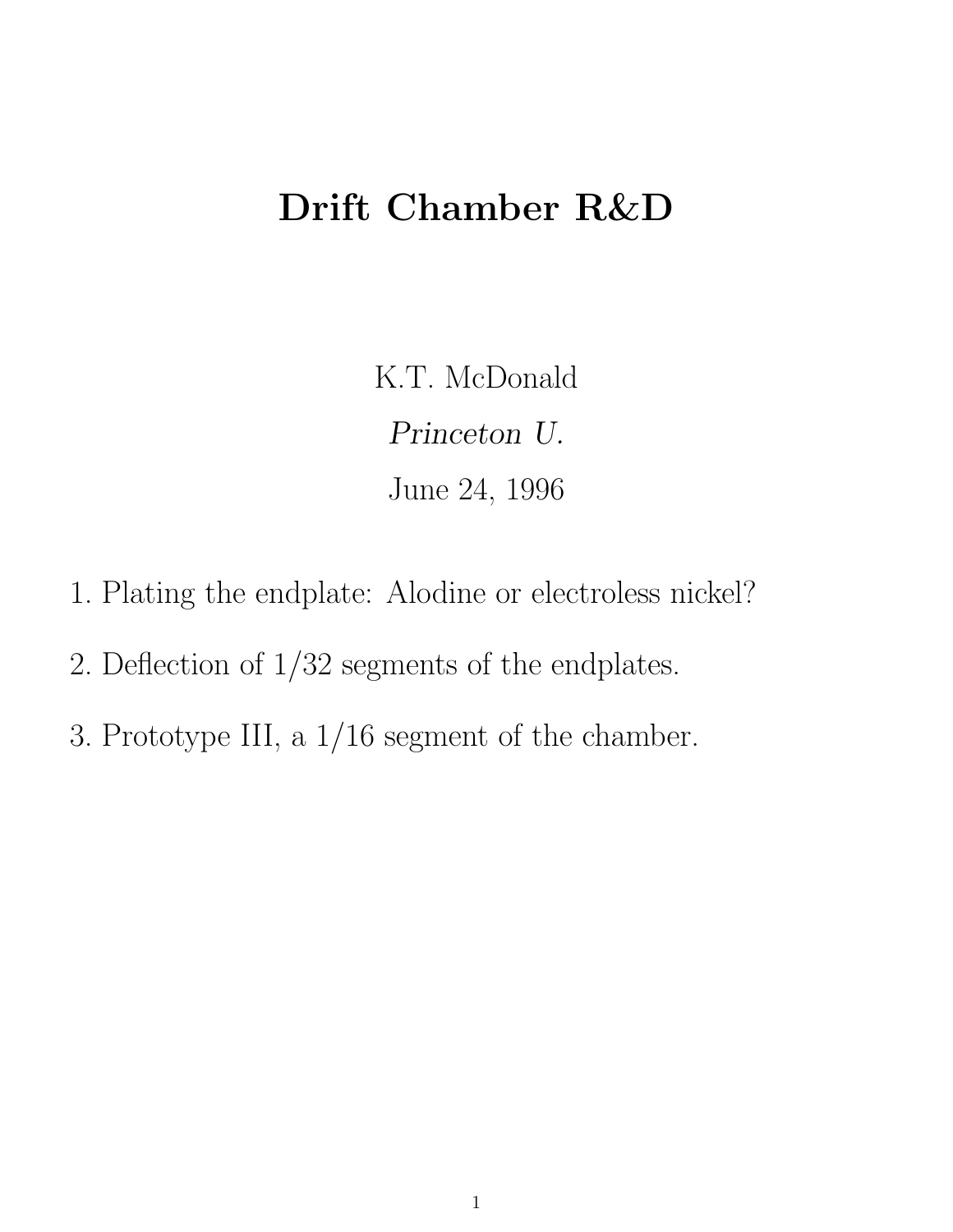## Plating Studies

Good electrical contact of the Al endplates is needed at the edges (RF shielding) and in the field-wire holes on the rear endplate.

The Alodine process stabilizes the aluminum-oxide surface with a thin overcoat of chromium oxide.

 $\Rightarrow$  Surface resistance equal to or greater than with aluminum oxide.

Inexpensive.

The electroless nickel process can put a layer of nickel up to  $0.0001''$ thick.

Good coating of walls of holes.

Harder surface may be better for seating of metallic feedthroughs.

Sample Al blocks  $1'' \times 1'' \times 6''$  with 10 1/8"-diameter through holes will be sent to candidate plating vendors.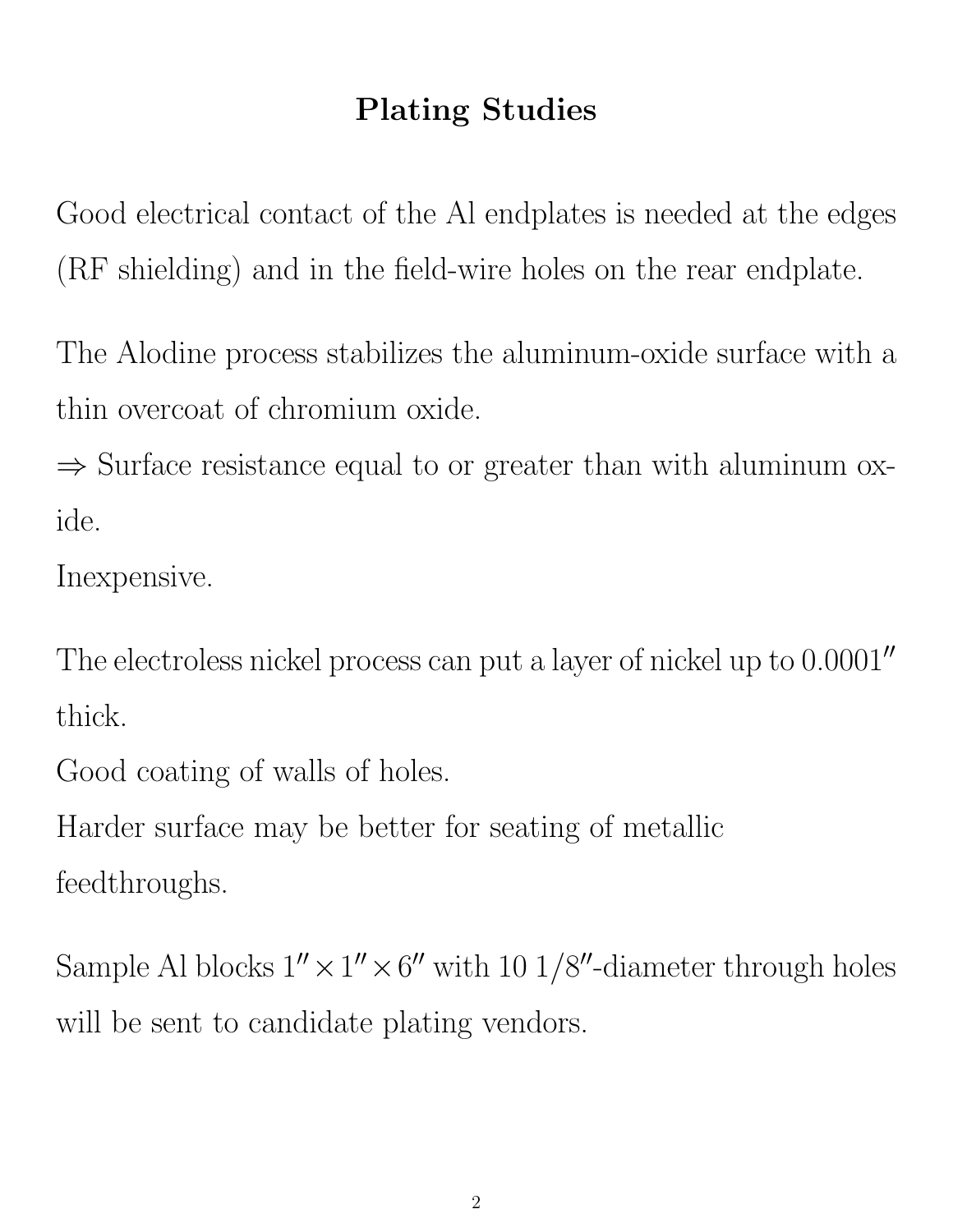## Study of 1/32 Sectors of the Endplates

Drill a 1/32 sector of a 24-mm-thick endplate and of a 24/12-mmthick stepped endplate.



Drilling done at Princeton on CNC mill with Guhring GT100 series parabolic drills.

Evaluate drilling accuracy with our Brown & Sharpe coordinate measuring machine.

Measure deflections before and after drilling with simulated wire loads to verify stress analyses.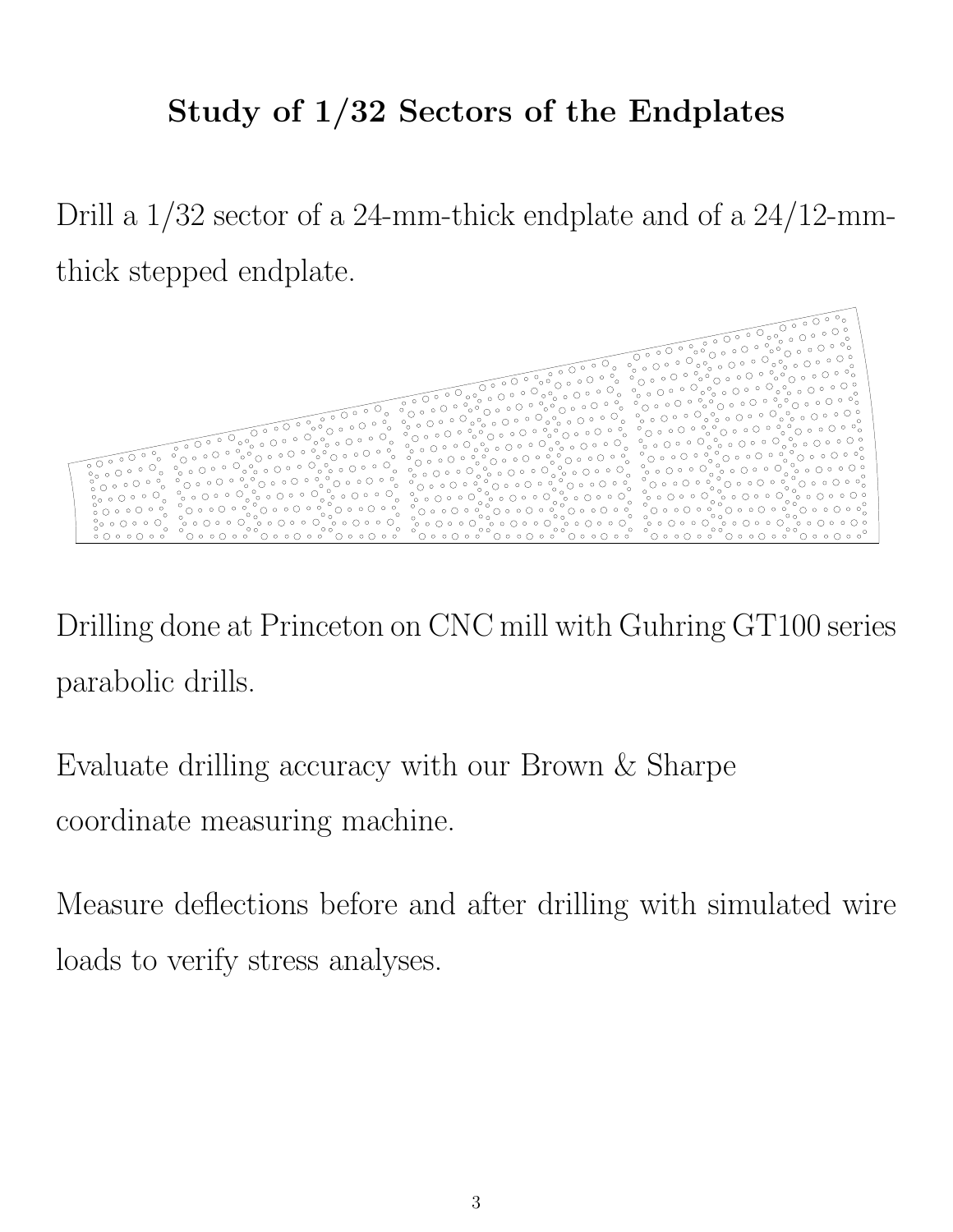The electronics for the final chamber is organized into 1/16 sectors. Prototypes I and II do not have this pattern.



 $7104/16 = 444$  cells.

Prototype III would be a test facility for the front-end (and trigger) electronics as mounted on the final chamber.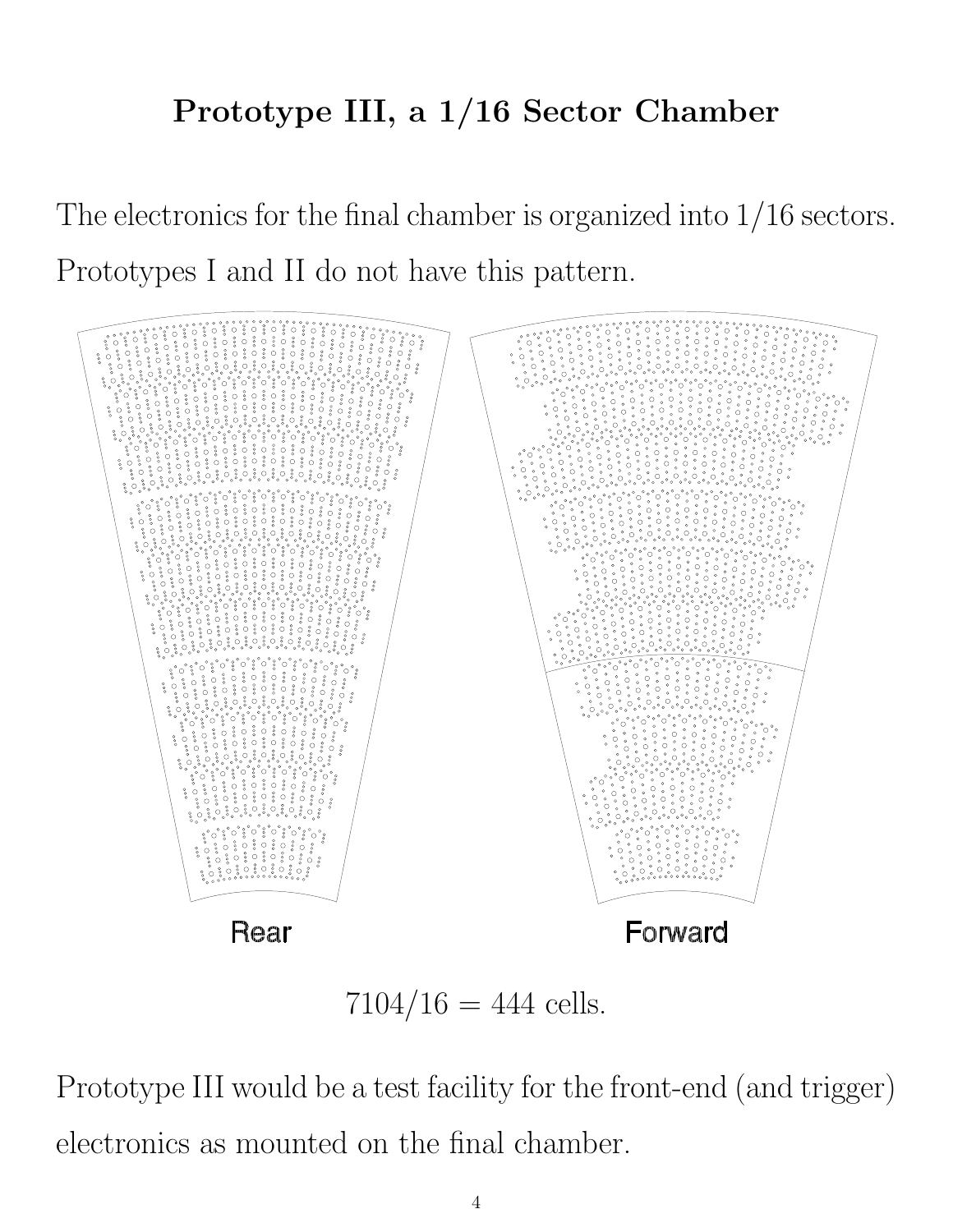The endplates could be the test plates fabricated by the endplate drilling vendor.

The chamber could be short, say only 30 cm (1/9 full length), to facilitate construction and possible transport to a test beam.

A short chamber could be inserted in a C- or H-magnet for trigger studies.

The chamber could use feedthroughs and crimp pins from the initial production run for the final chamber, following any modifications from Prototype II experience.

The chamber would use final high-voltage service boards, and prototype front-end electronics in 'final' boxes.

Mounting, cabling and cooling of the electronics would utilize the final design.